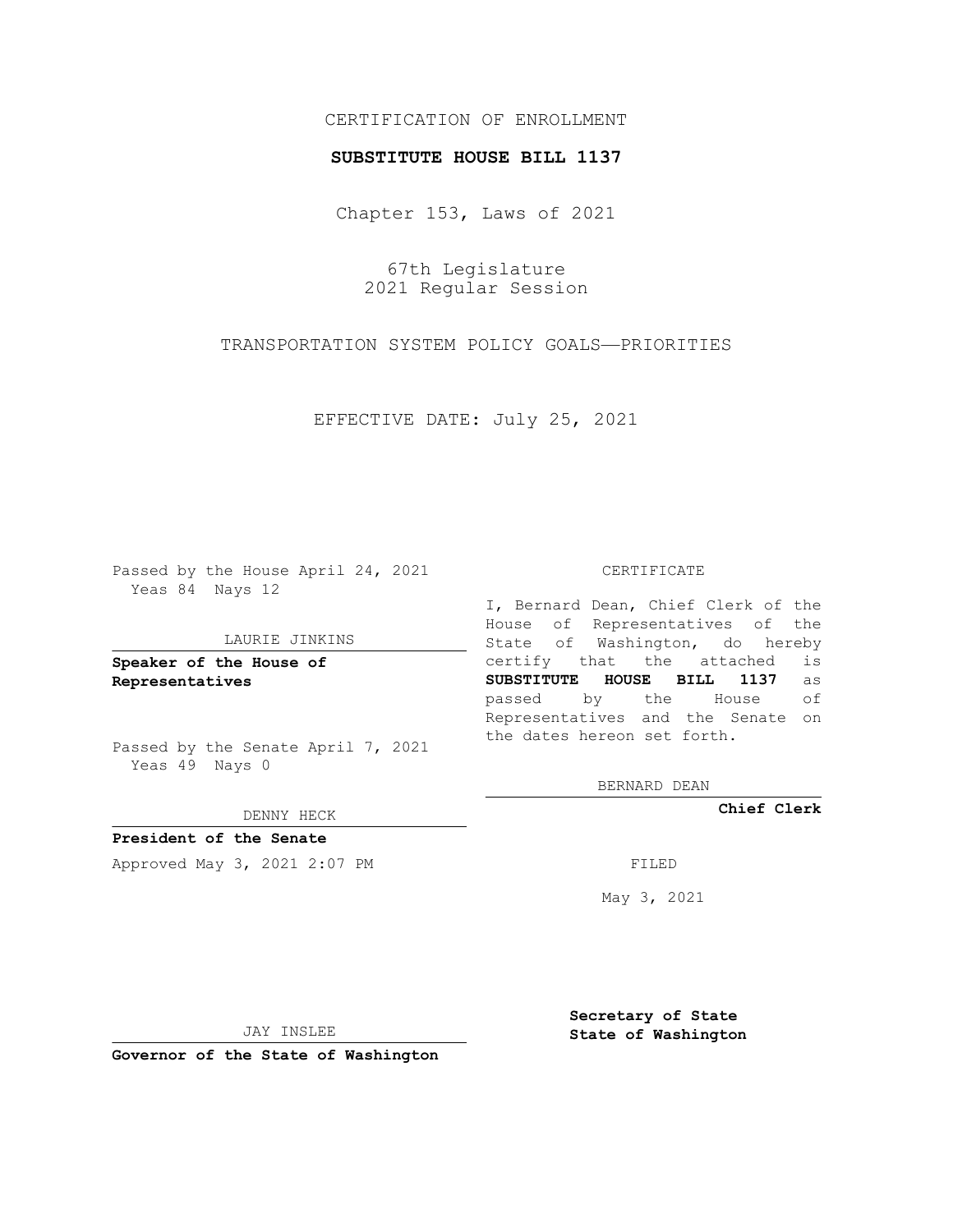## **SUBSTITUTE HOUSE BILL 1137**

AS AMENDED BY THE SENATE

Passed Legislature - 2021 Regular Session

# **State of Washington 67th Legislature 2021 Regular Session**

**By** House Transportation (originally sponsored by Representatives McCaslin, Young, Barkis, Schmick, and Graham)

READ FIRST TIME 02/22/21.

1 AN ACT Relating to elevating road maintenance and preservation in 2 transportation planning; and amending RCW 47.04.280.

3 BE IT ENACTED BY THE LEGISLATURE OF THE STATE OF WASHINGTON:

4 **Sec. 1.** RCW 47.04.280 and 2016 c 35 s 3 are each amended to read 5 as follows:

6 (1) It is the intent of the legislature to establish policy goals 7 for the planning, operation, performance of, and investment in, the 8 state's transportation system. ((The policy goals established under 9 this section are deemed consistent with the benchmark categories 10 adopted by the state's blue ribbon commission on transportation on 11 November 30, 2000.)) Public investments in transportation should 12 support achievement of these policy goals:

13 (a) ((Economic vitality: To promote and develop transportation 14 systems that stimulate, support, and enhance the movement of people 15 and goods to ensure a prosperous economy;

16 (b)) Preservation: To maintain, preserve, and extend the life 17 and utility of prior investments in transportation systems and 18 services, including the state ferry system;

19 (((e)) (b) Safety: To provide for and improve the safety and 20 security of transportation customers and the transportation system;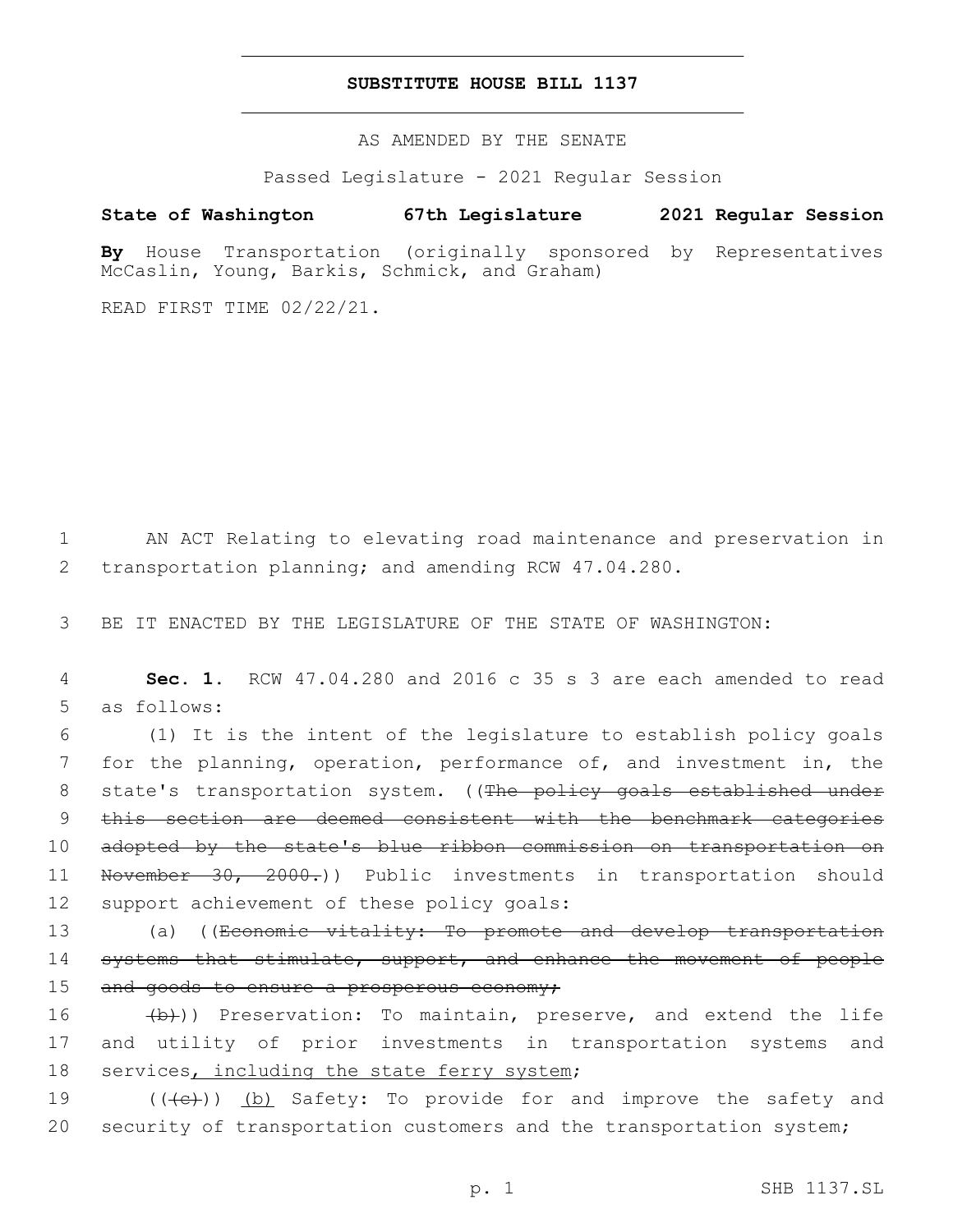(c) Stewardship: To continuously improve the quality, 2 effectiveness, resilience, and efficiency of the transportation system;

 (d) Mobility: To improve the predictable movement of goods and people throughout Washington state, including congestion relief and improved freight mobility;6

 (e) Economic vitality: To promote and develop transportation 8 systems that stimulate, support, and enhance the movement of people and goods to ensure a prosperous economy; and

10 (f) Environment: To enhance Washington's quality of life through transportation investments that promote energy conservation, enhance 12 healthy communities, and protect the environment ( $\rightarrow$  and

13 (f) Stewardship: To continuously improve the quality, 14 effectiveness, and efficiency of the transportation system)).

 (2) The powers, duties, and functions of state transportation agencies must be performed in a manner consistent with the policy goals set forth in subsection (1) of this section with preservation 18 and safety being priorities.

 (3) These policy goals are intended to be the basis for establishing detailed and measurable objectives and related 21 performance measures.

 (4) It is the intent of the legislature that the office of financial management, in consultation with the transportation commission, establish objectives and performance measures for the department and other state agencies with transportation-related responsibilities to ensure transportation system performance at local, regional, and state government levels progresses toward the attainment of the policy goals set forth in subsection (1) of this section. The office of financial management shall submit objectives and performance measures to the legislature for its review and shall provide copies of the same to the commission during each regular session of the legislature during an even-numbered year thereafter.

 (5) A local or regional agency engaging in transportation planning may voluntarily establish objectives and performance measures to demonstrate progress toward the attainment of the policy goals set forth in subsection (1) of this section or any other transportation policy goals established by the local or regional agency. A local or regional agency engaging in transportation planning is encouraged to provide local and regional objectives and performance measures to be included with the objectives and